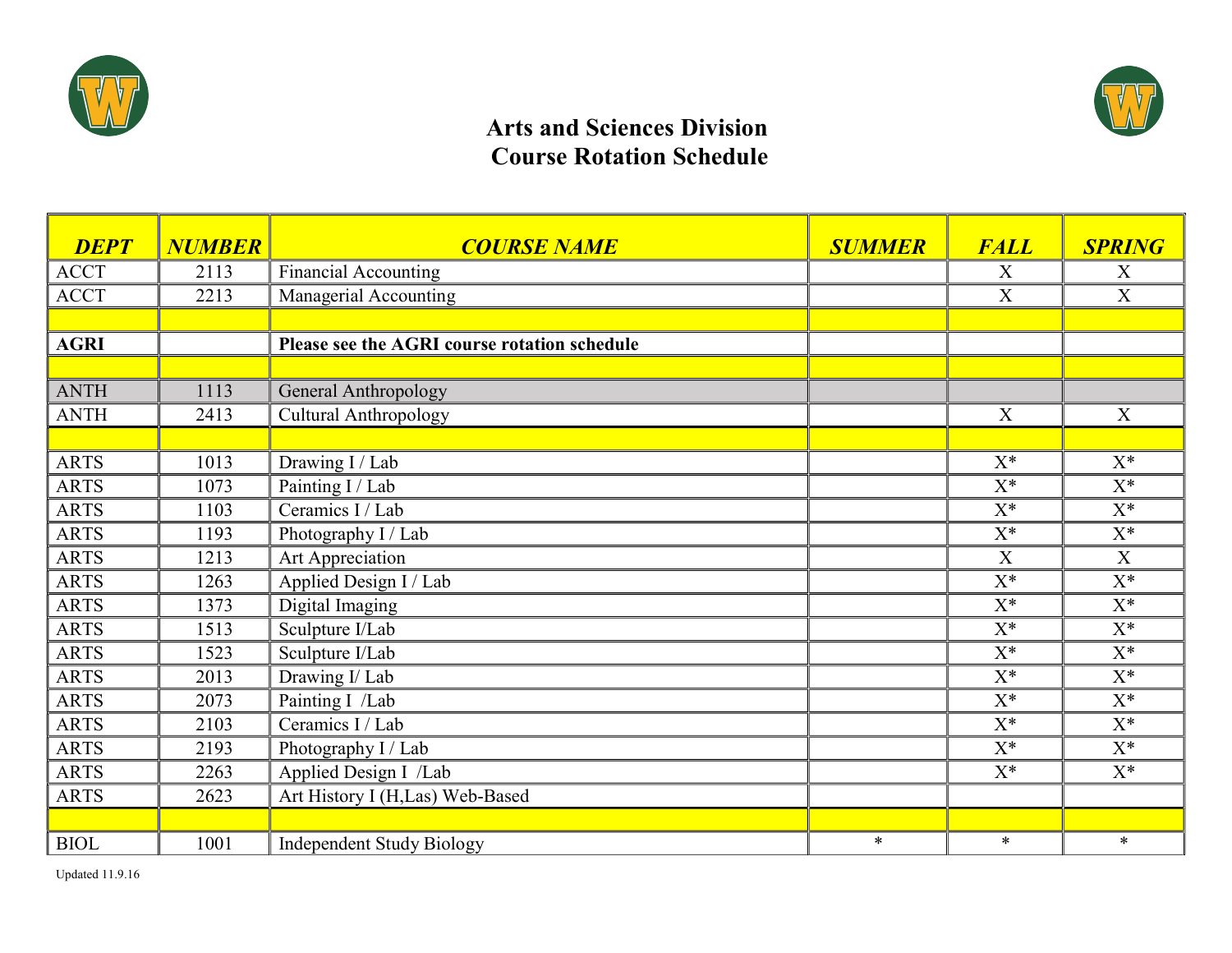| <b>DEPT</b>              | <b>NUMBER</b> | <b>COURSE NAME</b>                      | <b>SUMMER</b>    | <b>FALL</b>               | <b>SPRING</b>             |
|--------------------------|---------------|-----------------------------------------|------------------|---------------------------|---------------------------|
| <b>BIOL</b>              | 1114          | <b>General Biology</b>                  | X                | X                         | X                         |
| <b>BIOL</b>              | 1124          | <b>General Botany</b>                   |                  | $\overline{X}$            |                           |
| <b>BIOL</b>              | 1134          | <b>General Zoology</b>                  |                  |                           | $\boldsymbol{X}$          |
| <b>BIOL</b>              | 1144          | General Biology I (Majors)              |                  | $\mathbf X$               | $\overline{X}$            |
| <b>BIOL</b>              | 1154          | General Biology II (Majors)             |                  |                           | $\overline{X}$            |
| <b>BIOL</b>              | 2104          | Human Anatomy                           | $\ast$           | X                         | $\overline{\text{X}}$     |
| $\overline{BIOL}$        | 2224          | Intro to Microbiology                   |                  | $\overline{X}$            | $\overline{X}$            |
| <b>BIOL</b>              | 2304          | <b>Human Physiology</b>                 | $\ast$           | $\overline{X}$            | $\overline{\mathbf{X}}$   |
| <b>BIOL</b>              | 2373          | Medical Terminology                     | $\boldsymbol{X}$ | $\boldsymbol{\mathrm{X}}$ | $\mathbf X$               |
| <b>BIOL/AGRI</b>         | 2124/2124     | <b>Environmental Science</b>            |                  |                           | $\mathbf X$               |
|                          |               |                                         |                  |                           |                           |
| <b>BUSI</b>              | 2213          | Bus Comm.                               |                  | $\overline{X}$            | X                         |
|                          |               |                                         |                  |                           |                           |
| <b>CHEM</b>              | 1115          | Gen Chemistry I                         | $\mathbf X$      | $\mathbf X$               | $\boldsymbol{X}$          |
| <b>CHEM</b>              | 1215          | Gen Chemistry II                        |                  |                           | $\overline{X}$            |
| <b>CHEM</b>              | 1614          | <b>Chemistry for Non-Science Majors</b> |                  | $\mathbf X$               | X                         |
|                          |               |                                         |                  |                           |                           |
| $\overline{\text{COSC}}$ | 1153          | Microcomputer Apps.                     | $\overline{X}$   | $\overline{X}$            | $\overline{X}$            |
|                          |               |                                         |                  |                           |                           |
| <b>ECON</b>              | 2113          | Prin. of Economics I                    |                  | X                         | $\boldsymbol{\mathrm{X}}$ |
| <b>ECON</b>              | 2123          | Prin. of Economics II                   |                  | $\boldsymbol{X}$          | $\boldsymbol{X}$          |
|                          |               |                                         |                  |                           |                           |
| <b>ENGL</b>              | 0123          | <b>English Fundamentals</b>             |                  | X                         | $\boldsymbol{X}$          |
| ENGL                     | 1113          | Comp. I                                 | X                | $\overline{X}$            | $\overline{X}$            |
| ENGL                     | 1213          | Comp. II                                | $\overline{X}$   | $\overline{X}$            | $\mathbf X$               |
| <b>ENGL</b>              | 2123          | <b>Creative Writing</b>                 |                  |                           |                           |
| <b>ENGL</b>              | 2413          | Intro to Literature                     |                  | $\overline{X}$            | X                         |
|                          |               |                                         |                  |                           |                           |
| <b>GEOG</b>              | 2243          | Human Geography                         |                  | X                         | $\boldsymbol{X}$          |
|                          |               |                                         |                  |                           |                           |
| <b>GEOL</b>              | 1114          | <b>General Geology</b>                  |                  |                           |                           |
|                          |               |                                         |                  |                           |                           |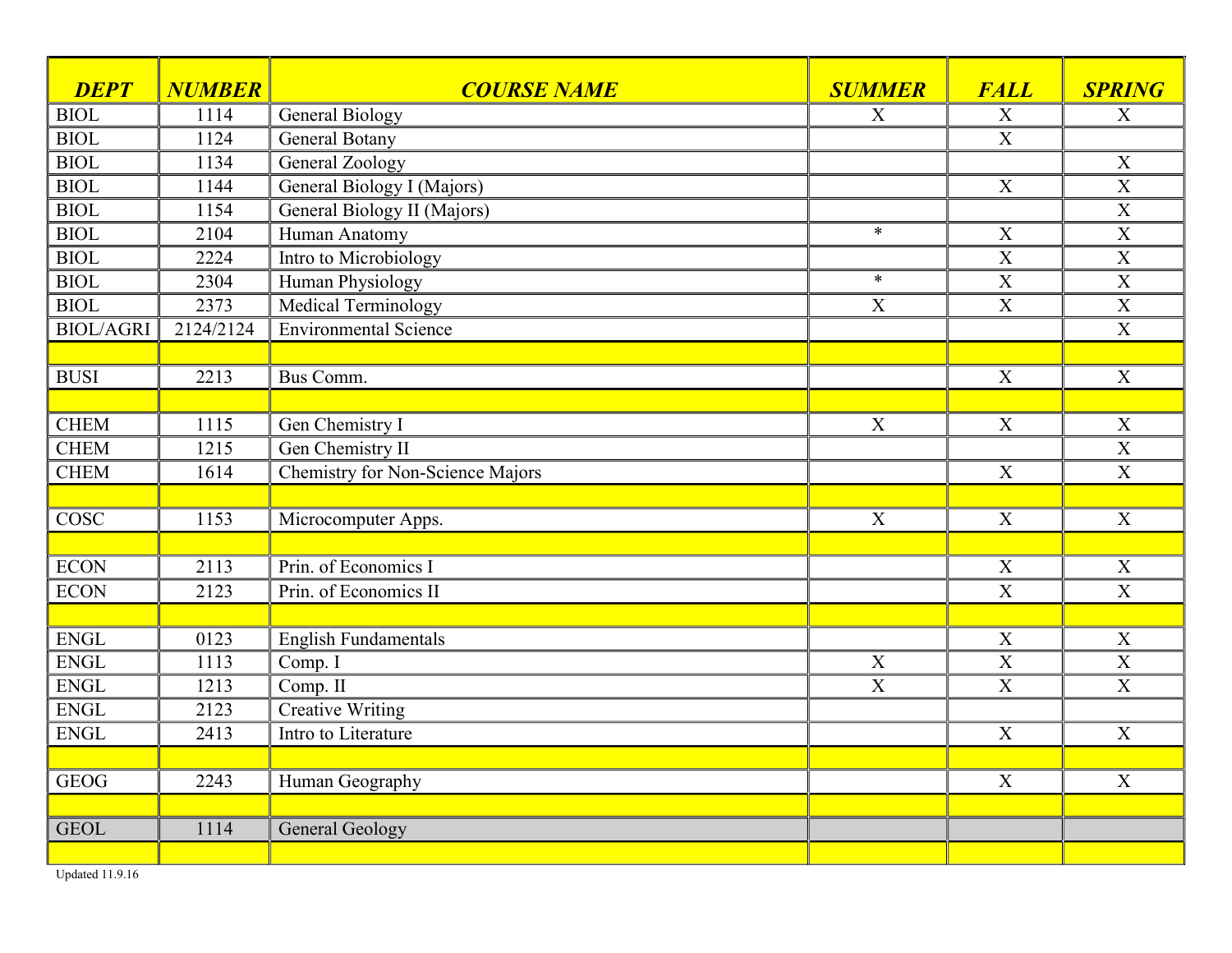| <b>DEPT</b> | <b>NUMBER</b> | <b>COURSE NAME</b>                                           | <b>SUMMER</b>             | <b>FALL</b>               | <b>SPRING</b>             |
|-------------|---------------|--------------------------------------------------------------|---------------------------|---------------------------|---------------------------|
| <b>HIST</b> | 1223          | Early Western Civ                                            |                           | X                         | X                         |
| <b>HIST</b> | 1323          | Modern Western Civ                                           |                           |                           |                           |
| <b>HIST</b> | 1483          | (Early) American Hist                                        |                           | X                         | X                         |
| <b>HIST</b> | 1493          | (Recent) American Hist                                       | X                         | $\mathbf X$               | $\overline{X}$            |
| <b>HIST</b> | 2323          | Oklahoma History                                             |                           |                           |                           |
|             |               |                                                              |                           |                           |                           |
| <b>HPER</b> | 1003          | <b>Lifetime Health</b>                                       |                           |                           |                           |
| <b>HPER</b> | 1053          | Personal & Community Health                                  |                           | X                         | X                         |
| <b>HPER</b> | 1071          | Swimming                                                     |                           |                           |                           |
| <b>HPER</b> | 1092          | <b>Lifeguard Training</b>                                    |                           |                           |                           |
| <b>HPER</b> | 1101          | Bowling                                                      |                           | $\boldsymbol{X}$          | X                         |
| <b>HPER</b> | 1171          | Water Exercise                                               |                           |                           |                           |
| <b>HPER</b> | 1282          | Care & Treatment of Athletic Injuries                        |                           | $\mathbf X$               | $\boldsymbol{X}$          |
| <b>HPER</b> | 1423          | Nutrition                                                    | $\overline{X}$            | $\mathbf X$               | $\mathbf X$               |
| <b>HPER</b> | 1541          | Swim Conditioning                                            |                           |                           |                           |
| <b>HPER</b> | 1881          | <b>WSI</b>                                                   |                           |                           |                           |
| <b>HPER</b> | 1953          | Intro to Health, PE, & Rec.                                  |                           | $\mathbf X$               | $\mathbf X$               |
| <b>HPER</b> | 2013          | Sports Officiating I                                         | $\boldsymbol{X}$          | $\overline{X}$            | $\overline{\mathbf{X}}$   |
| <b>HPER</b> | 2023          | <b>Sports Officiating II</b>                                 | $\overline{\text{X}}$     | $\overline{\text{X}}$     | $\overline{X}$            |
| <b>HPER</b> | 2113          | <b>CPR/First Aid</b>                                         |                           | $\overline{\mathrm{X}}$   | $\overline{\mathrm{X}}$   |
|             |               |                                                              |                           |                           |                           |
| <b>HUMA</b> | 2113          | Gen Humanities I                                             | X                         | $\mathbf X$               | X                         |
| <b>HUMA</b> | 2223          | <b>Gen Humanities II</b>                                     |                           |                           |                           |
|             |               |                                                              |                           |                           |                           |
| <b>MATH</b> | 0233          | Math Fundamentals                                            |                           | $\mathbf X$               | X                         |
| <b>MATH</b> | 0223          | Pre-College Algebra II                                       | X                         | $\mathbf X$               | $\mathbf X$               |
| <b>MATH</b> | 1143          | <b>Survey of Mathematics</b>                                 |                           | $\overline{X}$            | $\overline{\mathbf{X}}$   |
| <b>MATH</b> | 1483          | Functions & Modeling                                         | X                         | $\overline{X}$            | $\boldsymbol{\mathrm{X}}$ |
| <b>MATH</b> | 1513          | College Algebra                                              | $\boldsymbol{\mathrm{X}}$ | $\overline{X}$            | $\boldsymbol{\mathrm{X}}$ |
| <b>MATH</b> | 1613          | Trigonometry                                                 |                           | $\boldsymbol{\mathrm{X}}$ | X                         |
| <b>MATH</b> | 1743          | <b>Elementary Calculus</b>                                   |                           | $\boldsymbol{X}$          |                           |
| <b>MATH</b> | 2013          | Elementary Statistics for Business, Life and Social Sciences |                           |                           | X                         |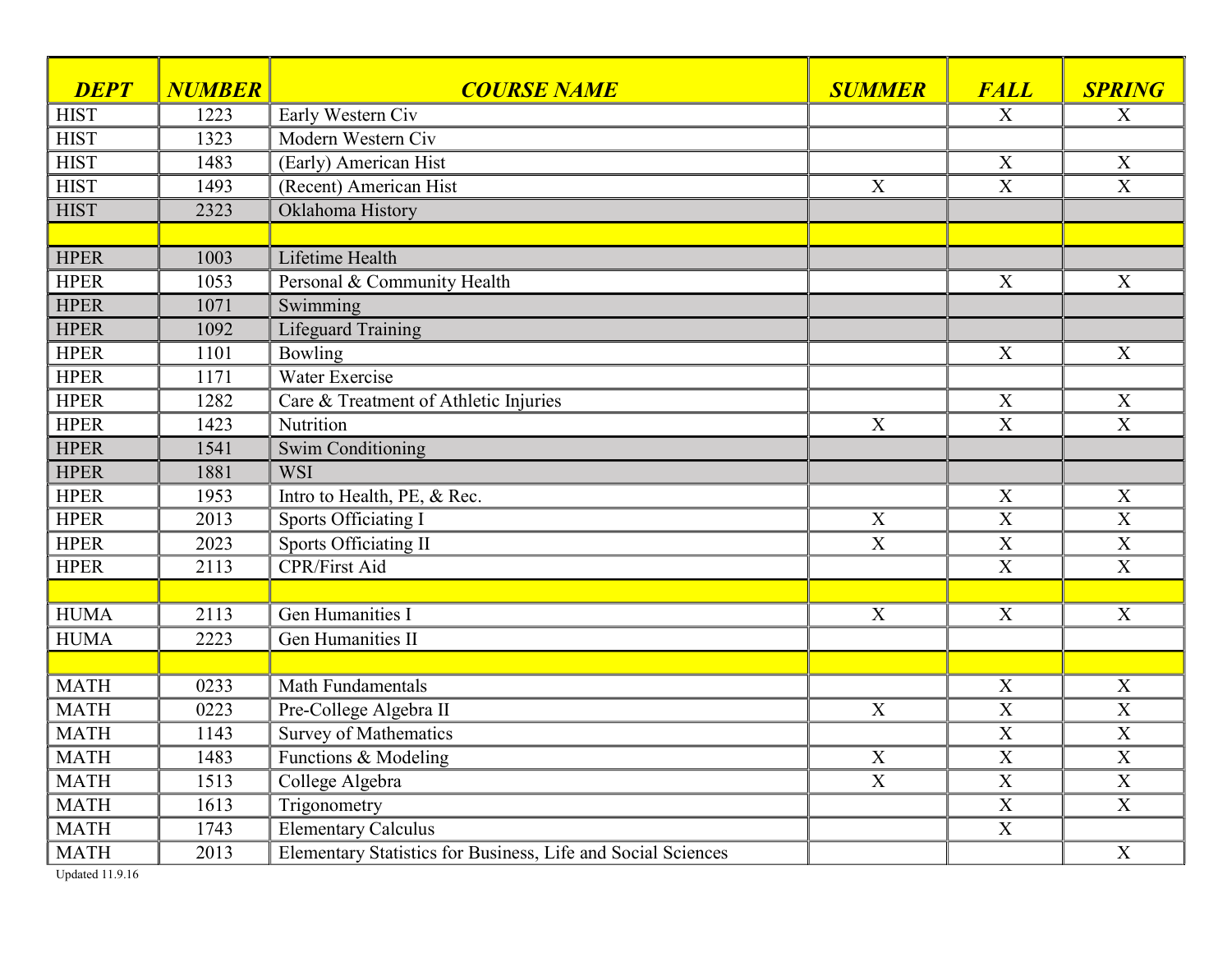| <b>DEPT</b> | <b>NUMBER</b> | <b>COURSE NAME</b> | <b>SUMMER</b> | <b>FALL</b>              | <b>SPRING</b>            |
|-------------|---------------|--------------------|---------------|--------------------------|--------------------------|
| <b>MATH</b> | 2215          | Calculus I         |               | X                        |                          |
| <b>MATH</b> | 2235          | Calculus II        |               |                          | <b>By</b><br>Arrangement |
| <b>MATH</b> | 2273          | Calculus III       |               | <b>By</b><br>Arrangement |                          |
|             |               |                    |               |                          |                          |
| <b>MGMT</b> | 2213          | Prin of Management |               |                          |                          |
| <b>MGMT</b> | 2323          | Prin of Marketing  |               |                          |                          |
|             |               |                    |               |                          |                          |
| <b>MUAP</b> | 1711-1712     | Vocal I            |               | $X^{**}$                 | $X^{**}$                 |
| <b>MUAP</b> | 1721-1722     | Vocal II           |               | $\overline{X^{**}}$      | $X^{**}$                 |
| <b>MUAP</b> | 2741-2742     | Vocal IV           |               | $\overline{X^{**}}$      | $\overline{X^{**}}$      |
| <b>MUAP</b> | 1100          | Recital Attendance |               | $\overline{X^{**}}$      | $\overline{X^{**}}$      |
| <b>MUAP</b> | 1121          | <b>Brass II</b>    |               | $\overline{X^{**}}$      | $\overline{X^{**}}$      |
| <b>MUAP</b> | 1211          | Woodwind I         |               | $X^{**}$                 | $X^{**}$                 |
| <b>MUAP</b> | 1221          | Woodwind II        |               | $\overline{X^{**}}$      | $\overline{X^{**}}$      |
| <b>MUAP</b> | 1241          | Guitar I           |               | $\overline{X^{**}}$      | $\overline{X^{**}}$      |
| <b>MUAP</b> | 1251          | Guitar II          |               | $X^{**}$                 | $\overline{X^{**}}$      |
| <b>MUAP</b> | 1311          | <b>Strings I</b>   |               | $X^{**}$                 | $X^{**}$                 |
| <b>MUAP</b> | 1321          | <b>Strings II</b>  |               |                          | $X^{**}$                 |
| <b>MUAP</b> | 1411          | Percussion I       |               | $X^{**}$                 | $\overline{X^{**}}$      |
| <b>MUAP</b> | 1421          | Percussion II      |               | $\overline{X^{**}}$      | $\overline{X^{**}}$      |
| <b>MUAP</b> | 1511          | Organ I            |               | $X^{**}$                 | $\overline{X^{**}}$      |
| <b>MUAP</b> | 1521          | Organ II           |               | $X^{**}$                 | $\overline{X^{**}}$      |
| <b>MUAP</b> | 1611          | Piano I            |               | $X^{**}$                 | $X^{\ast\ast}$           |
| <b>MUAP</b> | 1621          | Piano II           |               | $X^{**}$                 | $X^{**}$                 |
| <b>MUAP</b> | 2041          | Guitar III         |               | $X^{**}$                 | $\overline{X^{**}}$      |
| <b>MUAP</b> | 2051          | Guitar IV          |               | $X^{**}$                 | $X^{**}$                 |
| <b>MUAP</b> | 2131          | <b>Brass III</b>   |               | $X^{**}$                 | $X^{**}$                 |
| <b>MUAP</b> | 2141          | <b>Brass IV</b>    |               | $X^{**}$                 | $X^{**}$                 |
| <b>MUAP</b> | 2231          | Woodwind III       |               | $X^{**}$                 | $X^{**}$                 |
| <b>MUAP</b> | 2241          | Woodwind IV        |               | $X^{**}$                 | $X^{\ast\ast}$           |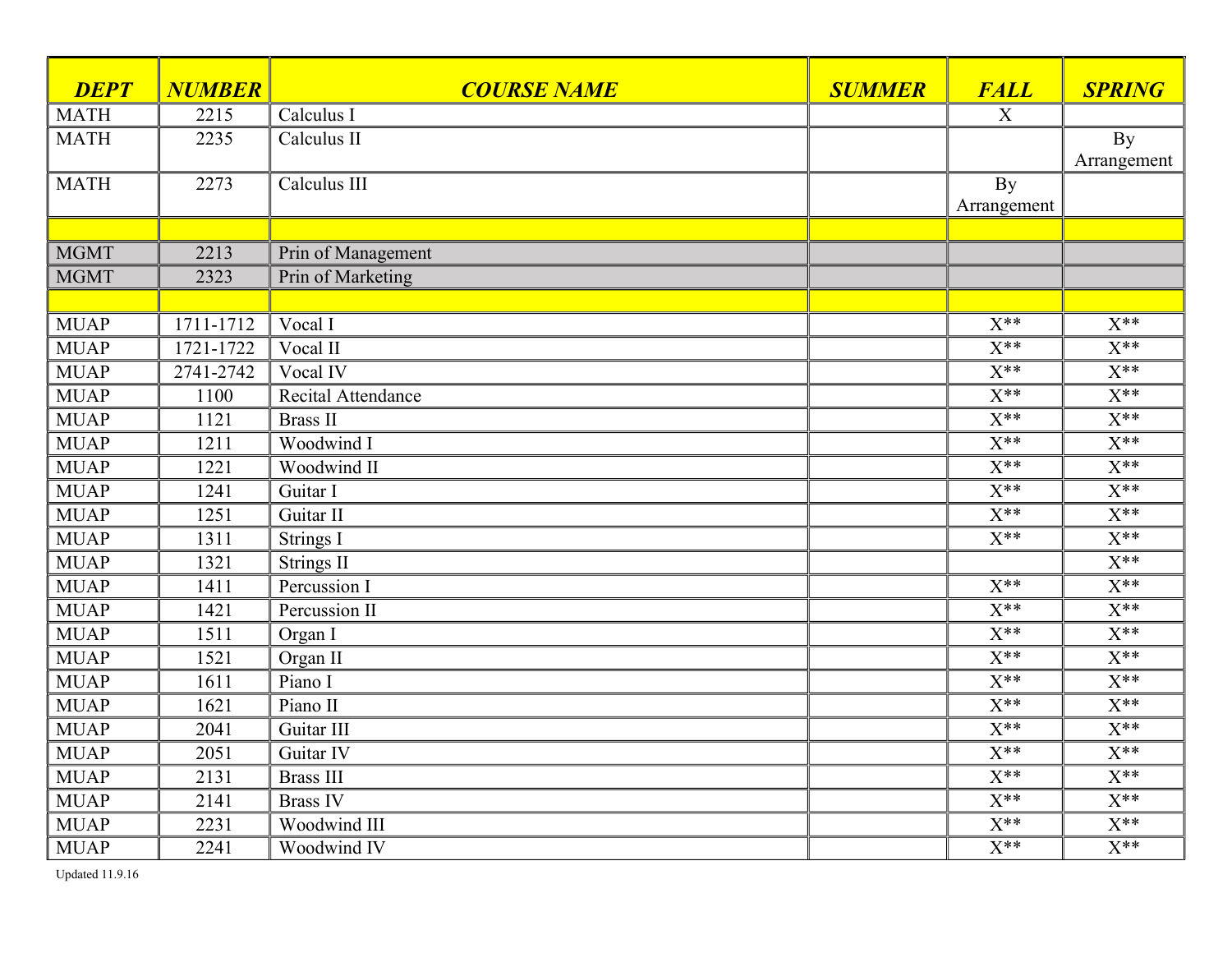| <b>DEPT</b> | <b>NUMBER</b> | <b>COURSE NAME</b>            | <b>SUMMER</b> | <b>FALL</b>               | <b>SPRING</b>       |
|-------------|---------------|-------------------------------|---------------|---------------------------|---------------------|
| <b>MUAP</b> | 2331          | <b>Strings III</b>            |               | $X^{**}$                  | $X^{**}$            |
| <b>MUAP</b> | 2341          | <b>Strings IV</b>             |               | $\overline{X^{**}}$       | $\overline{X^{**}}$ |
| <b>MUAP</b> | 2431          | Percussion III                |               | $\overline{X^{**}}$       | $\overline{X^{**}}$ |
| <b>MUAP</b> | 2441          | Percussion IV                 |               | $X^{**}$                  | $X^{**}$            |
| <b>MUAP</b> | 2531          | Organ III                     |               | $X^{**}$                  | $\overline{X^{**}}$ |
| <b>MUAP</b> | 2541          | Organ IV                      |               |                           | $X^{**}$            |
| <b>MUAP</b> | 2631          | Piano III                     |               | $\overline{X^{**}}$       | $\overline{X^{**}}$ |
| <b>MUAP</b> | 2641          | Piano IV                      |               | $\overline{X^{**}}$       | $X^{**}$            |
| <b>MUAP</b> | 2731-4        | Vocal III                     |               | $\overline{X^{**}}$       | $\overline{X^{**}}$ |
| <b>MUAP</b> | 1114          | <b>Brass I</b>                |               | $\overline{X^{**}}$       | $X^{**}$            |
|             |               |                               |               |                           |                     |
| <b>MUSI</b> |               | Aural Skills IV               |               |                           | $\overline{X^{**}}$ |
| <b>MUSI</b> |               | Aural Skills IV               |               |                           | $\overline{X^{**}}$ |
| <b>MUSI</b> | 1013          | <b>American Popular Music</b> | $X^{**}$      | $\boldsymbol{\mathrm{X}}$ | $\mathbf X$         |
| <b>MUSI</b> | 1133          | Music Appreciation            | X             | X                         | $\overline{X}$      |
| <b>MUSI</b> | 1252          | Jazz Band                     |               | $\mathbf X$               | $\boldsymbol{X}$    |
| <b>MUSI</b> | 1301          | Piano Class                   |               | $\overline{X^{**}}$       | $\overline{X^{**}}$ |
| <b>MUSI</b> | 1513          | Theory I                      |               | $\overline{X^{**}}$       |                     |
| <b>MUSI</b> | 1513          | Theory I                      |               | $\overline{X^{**}}$       |                     |
| <b>MUSI</b> | 1523          | Theory II                     |               |                           | $\overline{X^{**}}$ |
| <b>MUSI</b> | 1523          | Theory II                     |               |                           | $X^{**}$            |
| <b>MUSI</b> | 1531          | Aural Skills I                |               | $\overline{X^{**}}$       |                     |
| <b>MUSI</b> | 1531          | Aural Skills I                |               | $\overline{X^{**}}$       |                     |
| <b>MUSI</b> | 1541          | Aural Skills II               |               |                           | $X^{**}$            |
| <b>MUSI</b> | 1541          | Aural Skills II               |               |                           | $X^{**}$            |
| <b>MUSI</b> | 1921          | Vocal Ensemble                |               | $\mathbf X$               | $\mathbf X$         |
| <b>MUSI</b> | 1941          | Community Choir               |               | $\overline{X}$            | $\overline{X}$      |
| <b>MUSI</b> | 2212          | <b>WOSC Choir</b>             |               | $\overline{X}$            | X                   |
| <b>MUSI</b> | 2513          | Theory III                    |               | $\overline{X^{**}}$       |                     |
| <b>MUSI</b> | 2513          | Theory III                    |               | $\overline{X^{**}}$       |                     |
| <b>MUSI</b> | 2523          | Theory IV                     |               |                           | $X^{**}$            |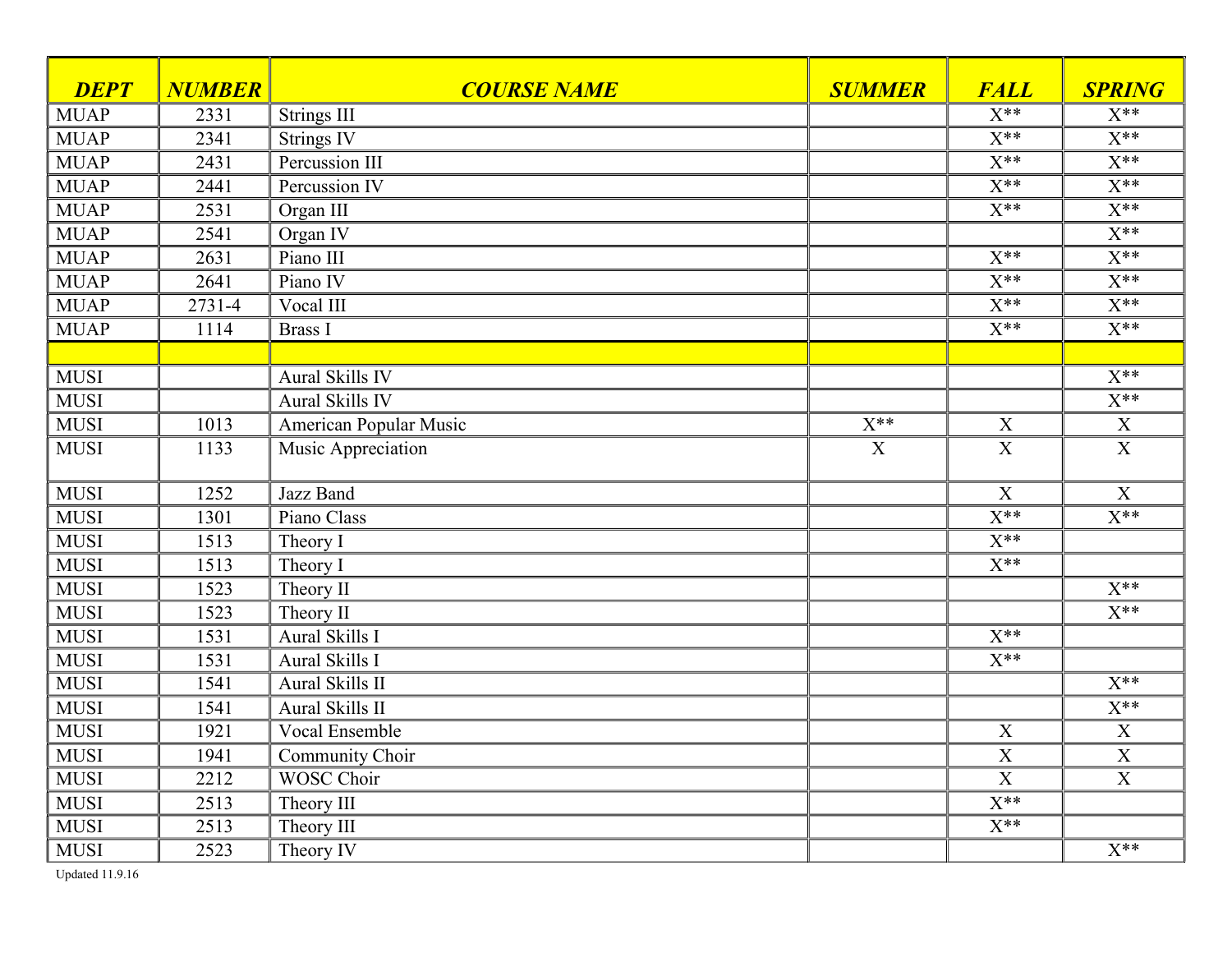| <b>DEPT</b> | <b>NUMBER</b>     | <b>COURSE NAME</b>               | <b>SUMMER</b>  | <b>FALL</b>         | <b>SPRING</b>           |
|-------------|-------------------|----------------------------------|----------------|---------------------|-------------------------|
| <b>MUSI</b> | 2523              | Theory IV                        |                |                     | $X^{**}$                |
| <b>MUSI</b> | 2531              | Aural Skills III                 |                | $\overline{X^{**}}$ |                         |
| <b>MUSI</b> | $\overline{2531}$ | Aural Skills III                 |                | $\overline{X^{**}}$ |                         |
| <b>MUSI</b> | 2711              | <b>Community Band</b>            |                |                     |                         |
|             |                   |                                  |                |                     |                         |
| PHIL        | 1113              | Intro to Philosophy              |                | $\mathbf X$         | X                       |
| PHIL        | 2233              | Ethics                           |                |                     | $\overline{X}$          |
| PHIL        | 2243              | Philosophy of Religion           |                | $\overline{X}$      |                         |
|             |                   |                                  |                |                     |                         |
| <b>PHYS</b> | 1115              | <b>General Physics</b>           |                | $\mathbf X$         |                         |
| <b>PHYS</b> | 1215              | <b>General Physics II</b>        |                |                     | X                       |
| <b>PHYS</b> | 2115              | Physics I (Majors)               |                | $\mathbf X$         |                         |
| <b>PHYS</b> | 2215              | Physics II (Majors)              |                |                     | $\mathbf X$             |
|             |                   |                                  |                |                     |                         |
| <b>POLS</b> | 1113              | Federal Government               | $\mathbf X$    | X                   | X                       |
| <b>POLS</b> | 2203              | Introduction to Law              |                | $\overline{X^{**}}$ |                         |
| *POLS       | 2703              | Introduction to Political Theory |                |                     | $\overline{X^{**}}$     |
|             |                   |                                  |                |                     |                         |
| <b>PSCI</b> | 1134              | <b>General Physical Science</b>  | $\mathbf X$    | X                   | $\mathbf X$             |
|             |                   |                                  |                |                     |                         |
| <b>PSYC</b> | 1113              | Intro to Psych                   | X              | $\overline{X}$      | $\boldsymbol{X}$        |
| <b>PSYC</b> | 2253              | Develop. Psych                   | $\overline{X}$ |                     |                         |
| <b>PSYC</b> | 2273              | Social Psych                     |                |                     | $\mathbf X$             |
| <b>PSYC</b> | 2403              | Personality Theo                 |                |                     | $\overline{X}$          |
| <b>PSYC</b> | 2713              | Aging                            |                | $\mathbf X$         |                         |
|             |                   |                                  |                |                     |                         |
| <b>READ</b> | 0113              | <b>Reading Fundamentals</b>      | $\overline{X}$ | $\overline{X}$      | X                       |
|             |                   |                                  |                |                     |                         |
| <b>SOCI</b> | 1113              | Intro to Soc                     | X              | $\mathbf X$         | $\mathbf X$             |
| <b>SOCI</b> | 2013              | Marriage & Fam                   |                |                     | $\overline{\mathbf{X}}$ |
| <b>SOCI</b> | 2113              | Social Prob                      |                | $\overline{X}$      |                         |